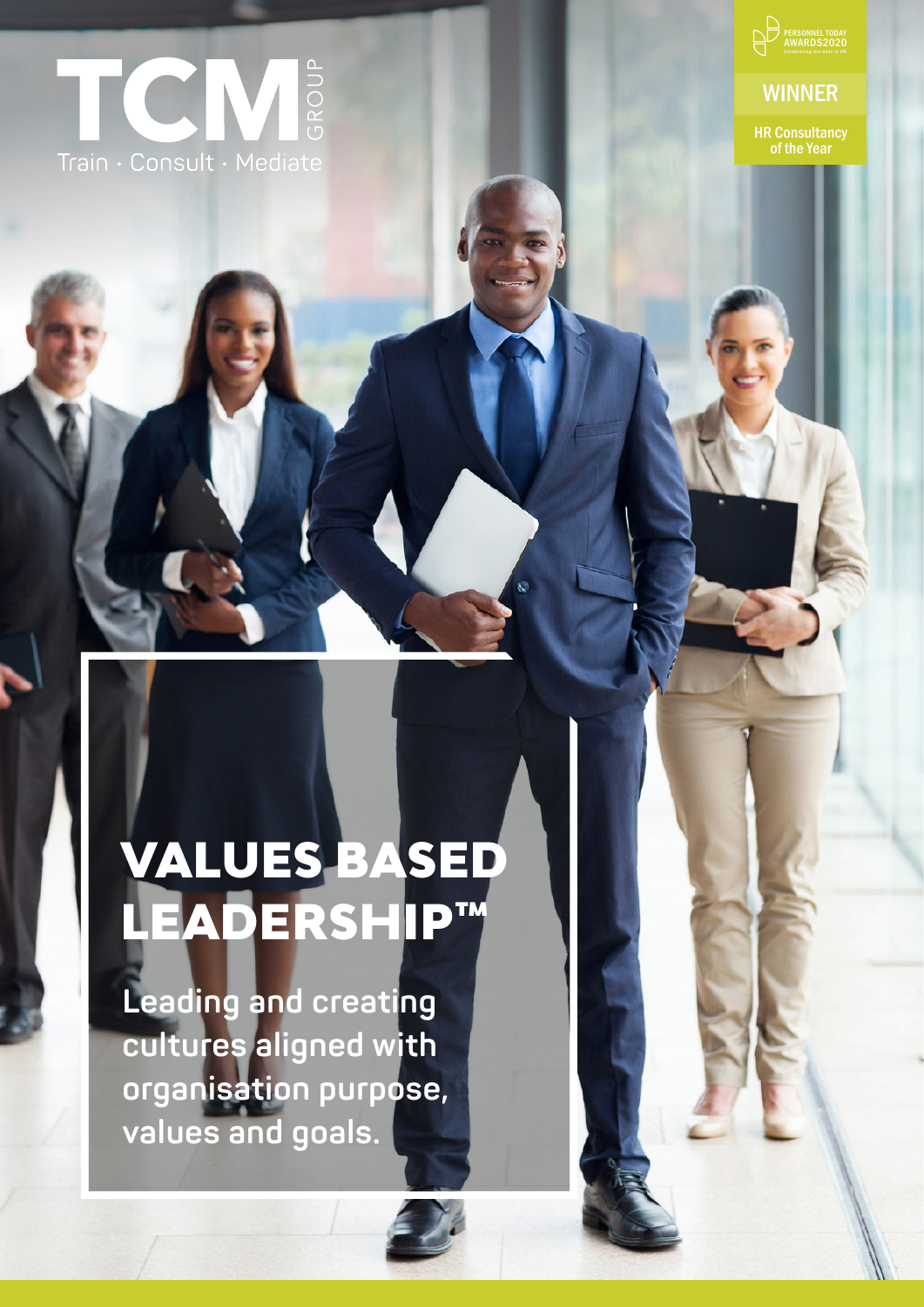## VALUES-BASED LEADERSHIP™

harro

**Values Based Leadership™ is a unique blended learning programme from the management and leadership experts at TCM. Participants develop their leadership awareness, knowledge and competency for creating engagement for sustained high performance.**

Creating a high-performing, people-centred and values-based culture in the organisations with which we work is at the heart of all the work we do in TCM. In this blended learning programme leaders will explore their own assumptions and perspectives with their peers and our world class facilitators. They will develop clarity on how they align their leadership and team behaviour with the values and purpose of their organisations for high engagement and performance.

For those leaders who are subject matter experts rather than leaders of teams, this programme supports their approach to working collaboratively to achieve joint objectives across organisational boundaries. Creating engagement to a shared task where commitment levels differ among stakeholders is a familiar challenge to most leaders and this is an important aspect of the programme.



## OVERVIEW OF TCM'S VALUES-BASED LEADERSHIP™ PROGRAMME

This programme is offered in 2 modules and there are options to complete one or both modules.

Module 1 is a standalone module, or it can be combined with module 2. Module 1 provides a firm grounding in the following four areas:

- $\mathcal{C}$ The concepts of values-based leadership.
- The leadership styles that are key to the creation of an engaging, values driven climate.
- $\heartsuit$  How different drivers enable people to align behaviours to values.
- How leveraging these drivers inspires high performance at an individual and team level.

In Module 2 we delve further into approaches for flexing between leadership styles. Delegates develop strategies which help to reinforce values and to create cultures aligned with them. We explore how leaders' behaviours and language can align company values with employee and customer experience. With more opportunities to practice and relate learning to real scenarios and case studies in module 2, learners will feel confident in their knowledge and practical capability to make a significant positive impact in their team culture and engagement.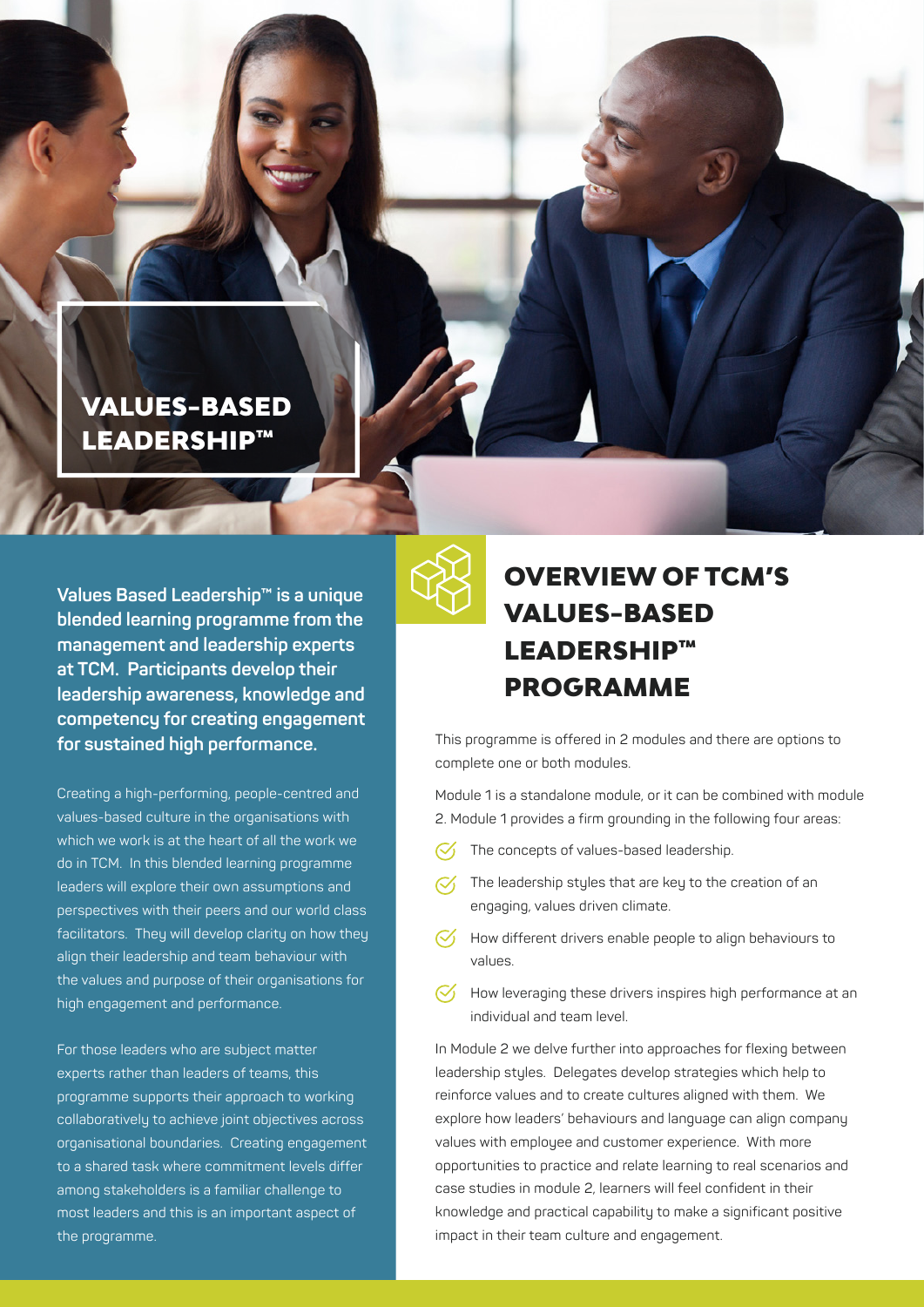

## YOUR ORGANISATION BENEFITS BY DEVELOPING VALUES BASED LEADERS BECAUSE:

- $\heartsuit$  Leaders can create engagement among their teams and stakeholders to the purpose of the organisation and awareness of how this can be fulfilled in line with organisation values.
- $\heartsuit$  Leaders will understand how to identify and leverage the drivers for engagement at an individual level within team members.
- $\mathcal{G}'$  Leaders will understand how the key aspects of organisation climate can be improved through their own leadership styles, in order to create high-performing, people-centred cultures.
- $\sigma$  Leaders will have clarity on their own leadership journey and priorities for action with the support of peers and leadership experts through the TCM blended learning program.



# BLENDED LEARNING

#### **In the classroom**

Our TCM blended learning approach incorporates a range of learning and teaching methods in both the classroom and online instructor led learning formats. Within the training format participants develop their knowledge through group discussions, case studies and participation in role-plays. Our expert leadership consultants bring their extensive knowledge and experience to bear sharing experiences and challenging perspectives. This is complemented by peer-based support and idea sharing carefully facilitated to ensure we can optimise the potential for learning respecting the time our learners dedicate to attending the programme.

#### **Pre and post course learning**

Our blended learning approach includes an array of different learning approaches enabling learners to familiarise themselves with the topics and case studies of the programme before and after training, to connect with their facilitator and each other and to share ideas and insights. This provides opportunity for reflection and sharing ideas from their own real professional experience on the themes of Values-Based Leadership™, engagement and performance.

### **Coaching**

As a follow-up, online learners also receive an online coaching session and in-house programmes can be designed to include ongoing coaching support to continue personal development planning and goal focus post-course.

#### **Customised in-house programmes**

The themes of Values-Based Leadership™ can be incorporated into a wider leadership development programme or can form the basis of a broader modular programme for organisations who would like to roll this out for cohorts of managers in-house. In this format we can include a wide range of blended learning tools to enrich the knowledge and experience for leaders:

- 360 degree feedback tools
- Personality profiling
- Action Learning Sessions
- Peer and individual coaching
- $\mathcal{C}'$ Team Building

Individual elements from the full suite of TCM's management training can also be combined to address specific needs such as confident conversations, emotional intelligence, influencing and negotiating, communication skills for leadership and many more. As we explore the needs of our clients we identify needs and share and propose ideas to create an optimal programme.

These blended customised programmes are designed to create a depth of knowledge, self-awareness and practical competency in leadership, developed in line with the organisation's own values, purpose and culture.